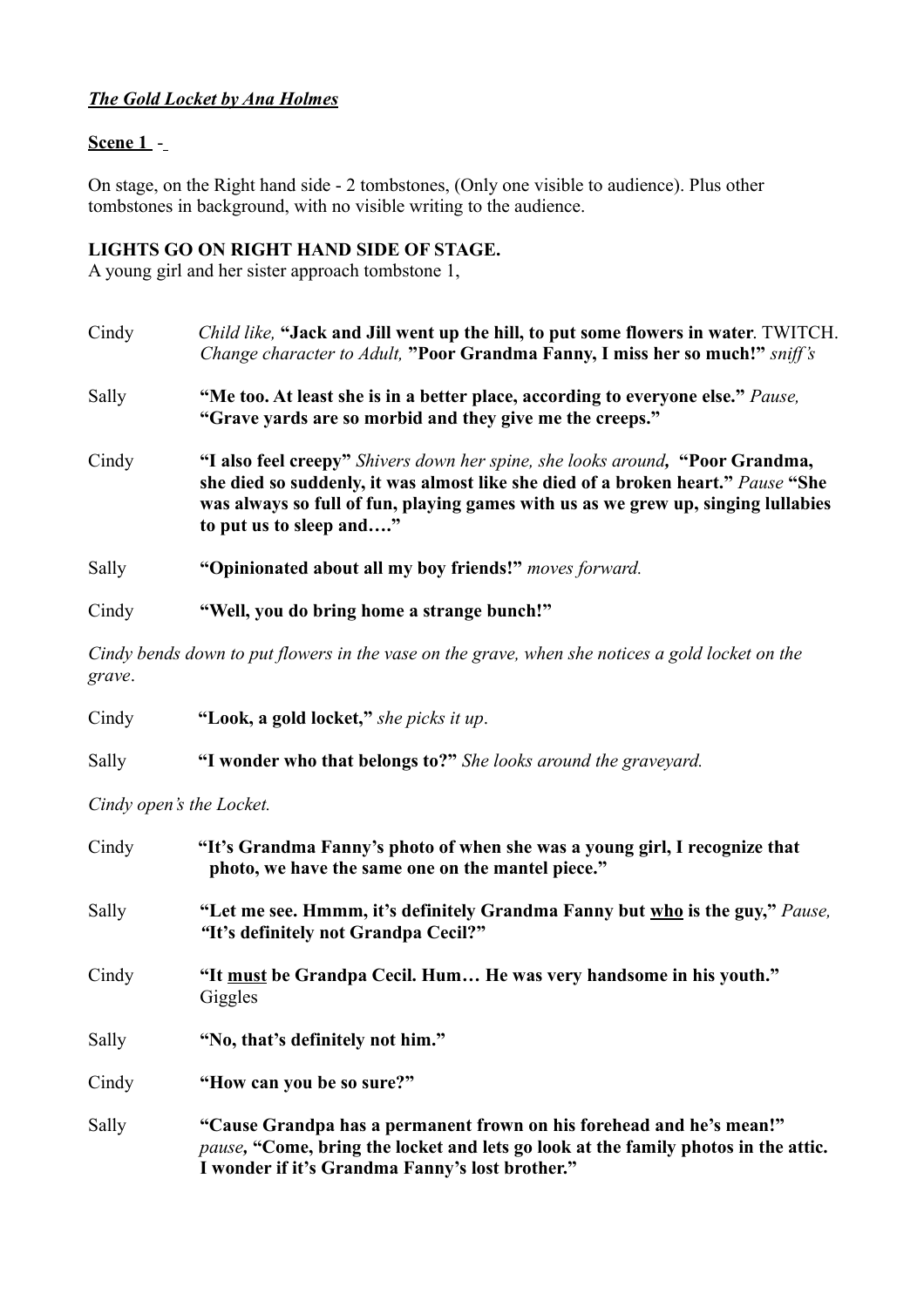| Cindy | "Grandma's lost brother?"                                                                                                                                                                                                               |  |  |  |  |  |
|-------|-----------------------------------------------------------------------------------------------------------------------------------------------------------------------------------------------------------------------------------------|--|--|--|--|--|
| Sally | "Yes, the one that died in the war. They never recovered his body."                                                                                                                                                                     |  |  |  |  |  |
| Cindy | "Oh!" Pause, Cindy Points to the grave, "I wonder how the locket got there?                                                                                                                                                             |  |  |  |  |  |
|       | Come let's go show Mom." Moves around to leave.                                                                                                                                                                                         |  |  |  |  |  |
| Sally | "No, let's first go to the Attic, before we show it to anyone." <i>Grabs her arm</i><br>pulling her back.                                                                                                                               |  |  |  |  |  |
| Cindy | "I love a good mystery! Don't you?" excited                                                                                                                                                                                             |  |  |  |  |  |
| Sally | "Yes, nothing like the unknown."                                                                                                                                                                                                        |  |  |  |  |  |
| Cindy | Child like, "Imagine Grandma had a secret knight in shining armour. And he<br>came riding on a white horse, ready to rescue her, away from the beast that kept<br>her a prisoner" Moves forward pretending she has a sword in her hand. |  |  |  |  |  |
| Sally | Laughing "How can you say that about Grandpa?"                                                                                                                                                                                          |  |  |  |  |  |
| Cindy | "Because he's scary." Giggles.                                                                                                                                                                                                          |  |  |  |  |  |
| Sally | "Come, let's go investigate." Sally and Cindy start walking off stage. SLOWLY                                                                                                                                                           |  |  |  |  |  |
| Cindy | TWITCH. Singing the nursery rhyme, "Jack bents down to look around, and Jill<br>took the locket to look it over."                                                                                                                       |  |  |  |  |  |

# **LIGHTS OFF BY TOMBSTONES AND ON CENTER STAGE**

## **Scene 2**

| Kitchen – Helen walks in with feather dust in hand and goes to chops carrots and Grandfather |  |                                                |  |  |  |  |  |  |
|----------------------------------------------------------------------------------------------|--|------------------------------------------------|--|--|--|--|--|--|
|                                                                                              |  | Cecil enters to read his newspaper at a table. |  |  |  |  |  |  |

| Cecil | "Helen"                                                                                                                                                                                                                                                 |
|-------|---------------------------------------------------------------------------------------------------------------------------------------------------------------------------------------------------------------------------------------------------------|
| Helen | Helen smiles sweetly "Hello father, how are you feeling?" ignored by Cecil                                                                                                                                                                              |
|       | Cecil sits down at the table.                                                                                                                                                                                                                           |
| Helen | "It's comforting to know that mother went peacefully in her sleep, here at home.<br>No hospital beds, drips stuck all over her thin arms, and Doctor's giving us<br>false hope for days on end." Pause, "Are you feeling okay?"                         |
| Cecil | "I'm fine Helen," rolls his eyes under his breath "Just trying to get some<br>intellectual stimulation from reading the newspaper," Turning the paper to hint<br><i>that something may be inside of it. Speaks to the audience</i> "in peace and quiet" |
| Helen | Helen setting up a tray for tea. "I notice you are sad! Maybe we can go on holiday<br>for a week to the coast. The kids will be on holiday soon and I can arrange leave<br>from work. I know it's a busy time, but Jenny owes me for the last time she  |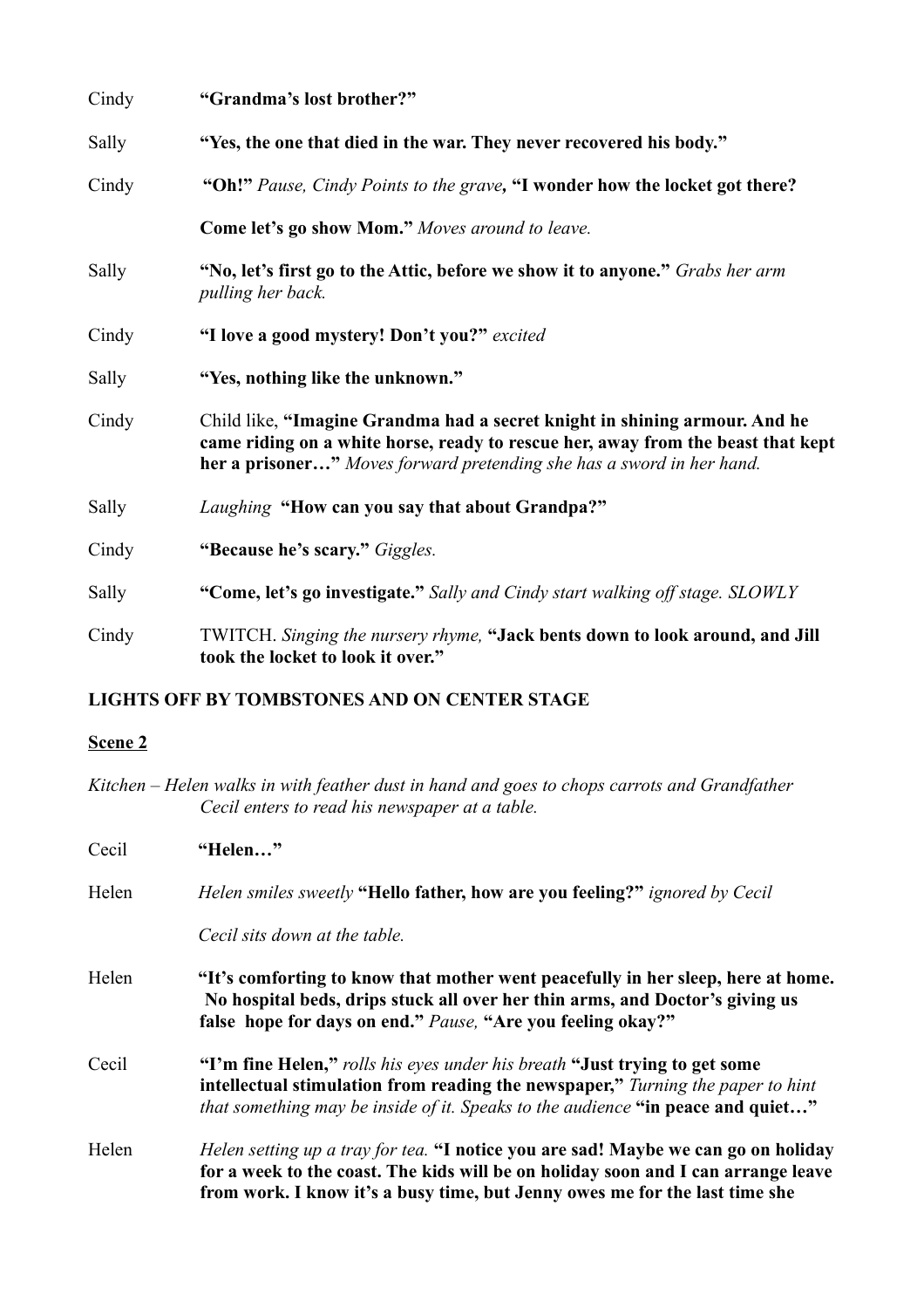|       | went on holiday. I had to put in all those extra hours doing 2 people's work."<br>Pause "Really father, how are you holding out?"                                                                                                                                                                                                                                              |
|-------|--------------------------------------------------------------------------------------------------------------------------------------------------------------------------------------------------------------------------------------------------------------------------------------------------------------------------------------------------------------------------------|
| Cecil | "I'm okay, Helen."<br>Mutters under his breath to the audience "Yack, yack yack."                                                                                                                                                                                                                                                                                              |
| Helen | <i>Helen stirs bowl.</i> "Did you like the tombstone I brought for Mother? Mr. Jones<br>gave it to me at a very special price as I told him you were paying, he's a good<br>friend isn't he? And he assured me it was the nicest one he had, we wouldn't<br>want the neighbors to think you were cheap, now would we."                                                         |
| Cecil | "Yes, Helen."<br>Says to the Audience "Spending all my money" turns to Helen "Who cares what<br>the neighbours think."                                                                                                                                                                                                                                                         |
| Helen | "You do father, you do!" Pause "You can talk to me about mother you know, I<br>don't mind."                                                                                                                                                                                                                                                                                    |
| Cecil | Says to Audience "I do". Turns to Helen "I would prefer not to, if you don't mind.<br>When are those 2 girls of yours coming in for lunch?'                                                                                                                                                                                                                                    |
| Helen | "They will be here soon." Shaking her head, puts pot on the stove." You are so<br>stubborn. You would feel a lot better if you spoke about mother, you know, it<br>will help you heal."                                                                                                                                                                                        |
| Cecil | "Your mother and I had a great life together. Now, can I read my paper in peace<br>while I wait for my lunch?"                                                                                                                                                                                                                                                                 |
| Helen | "It's okay to admit that you are lonely, and that you miss her. After all it's only<br>been two weeks." Helen stirs bow again, "Do you know, I phoned her the night<br>before and said good night, so I feel like I got closure. At least you also got<br>closure, by kissing her good night You did kiss her good night, didn't you? Or<br>were you fighting with her again?" |
| Cecil | Moment of hesitation "I am not lonely. You and your brats moved in so quickly,<br>that I didn't get a chance to catch my breath." Sarcastically.                                                                                                                                                                                                                               |
| Helen | "Well, you can't cook or do washing, and it's only while Simon is abroad on<br>contract." Pause putting bowl down, "You were home that night, weren't you?"                                                                                                                                                                                                                    |
| Cecil | "You didn't give me a chance to make a different plan, now did you?"                                                                                                                                                                                                                                                                                                           |
| Helen | "What do it yourself? Ha ha. But I see you're avoiding the question. Were you<br>home that night?" suspiciously                                                                                                                                                                                                                                                                |
| Cecil | "No." Irritated.                                                                                                                                                                                                                                                                                                                                                               |
| Helen | "No? Why? Where were you?" Leaning on the counter.                                                                                                                                                                                                                                                                                                                             |
| Cecil | Cecil gets up and walks across the stage, "It's none of your business! I don't need<br>to explain myself to you. And just so you know, your mother was quite a silly                                                                                                                                                                                                           |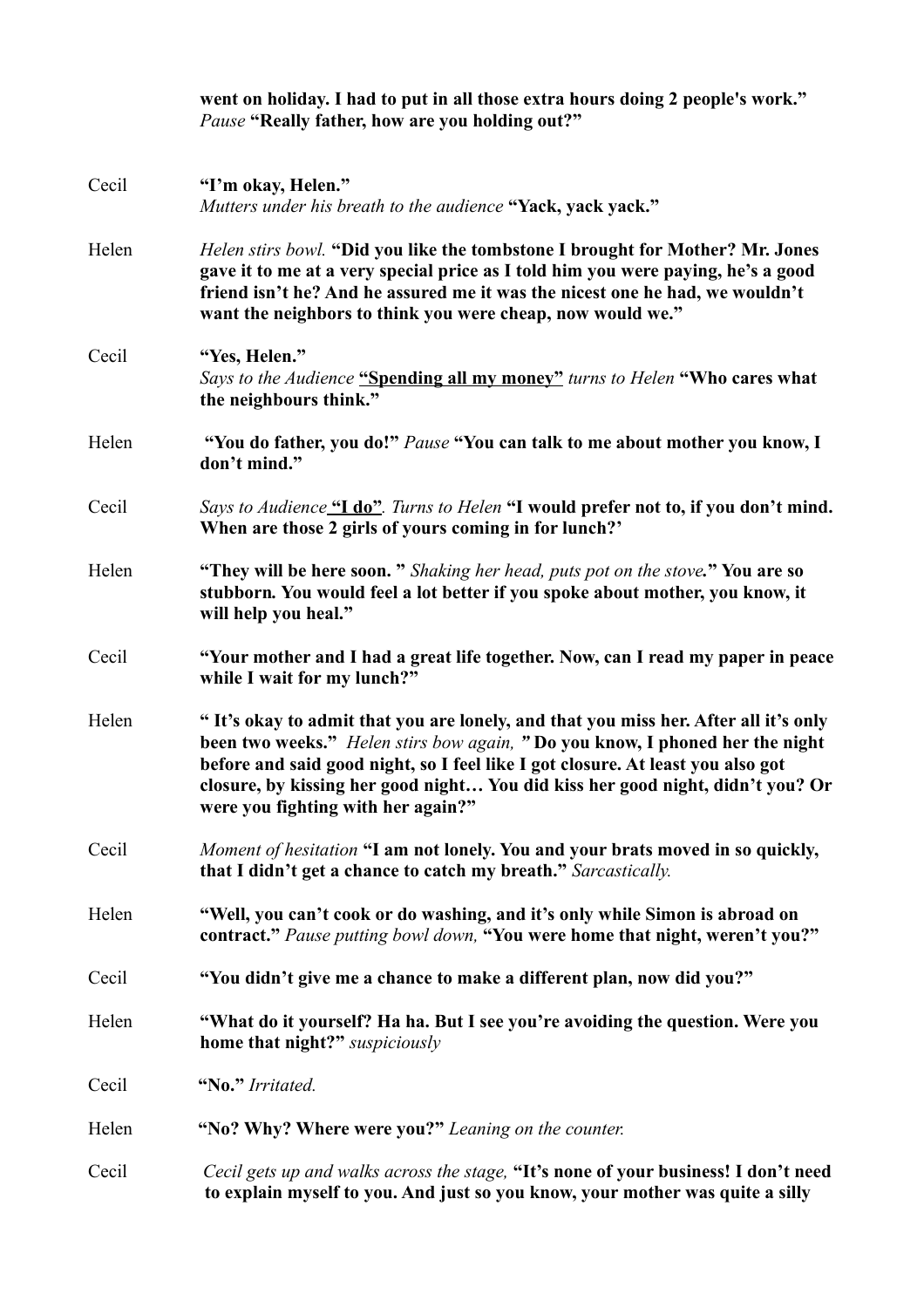|       | woman, not as bad as your daughter, of cause." Helen is shocked, "But, she<br>didn't know much about life and she certainly didn't know how to make a man<br>happy."                                                                                                                                                |
|-------|---------------------------------------------------------------------------------------------------------------------------------------------------------------------------------------------------------------------------------------------------------------------------------------------------------------------|
| Helen | Gasps, "Cindy has a Bipolar disorder, she goes into her own imaginary world in<br>a split second, she is very different to mother So what are you talking<br>about?"                                                                                                                                                |
| Cecil | "In the bedroom Helen, in the bedroom."<br>Cecil has regained control and heads back to the table.                                                                                                                                                                                                                  |
| Helen | "I don't want to hear this." Starts cutting carrots again.                                                                                                                                                                                                                                                          |
| Cecil | "Of cause you don't. All you women live with your heads in the ground, like<br>Ostriches, and you don't know how to satisfy a man!"<br>Look at you? Where is your husband? Working overseas Ha!"                                                                                                                    |
| Helen | "Father!" Burst into anger, "How can you be so cruel, you know it is only for a<br>little while to make some money. He will be home soon" Smiles in remembrance                                                                                                                                                     |
| of    | her husband.                                                                                                                                                                                                                                                                                                        |
| Cecil | "No wonder men have affairs!"                                                                                                                                                                                                                                                                                       |
| Helen | Screams, "What? Did you have an affair while mom was alive?"                                                                                                                                                                                                                                                        |
| Cecil | Smiling "No, Helen."                                                                                                                                                                                                                                                                                                |
| Helen | Walks to Cecil with a knife in hand, "You are lying." She accuses, angrier.<br>"Oh my gosh! You were with someone, the night Mom died!"                                                                                                                                                                             |
| Cecil | Big smile                                                                                                                                                                                                                                                                                                           |
| Helen | "You bastard! How could you?" shakes her head, "This is shockingshocking"                                                                                                                                                                                                                                           |
| Cecil | "Watch your language Helen," Pause "it's not like a man could have lived with<br>one naive woman. For all of one's married life. You women really don't<br>know how to make a man content, Look at you! Your husband couldn't wait to<br>go work overseas."                                                         |
| Helen | Furiously sticks the knife into a breadboard on Cecil's table, "Don't you dare turn<br>the tables. This discussion is not about me, but you and your infidelity. How<br>could you? If you where so unhappy why didn't you end your marriage to<br>mother? You could both have gone and pursued your own happiness." |
| Cecil | "What do you mean? Your mother was happy!"                                                                                                                                                                                                                                                                          |
| Helen | Put the knife out, "No she wasn't, but she loved the family enough to do anything<br>for us. Even if it meant sticking around in an unhappy marriage."                                                                                                                                                              |
| Cecil | <i>Enjoying the situation</i> "Rubbish, she just didn't have the balls to divorce me,"<br>wicked grin, "or have an affair."                                                                                                                                                                                         |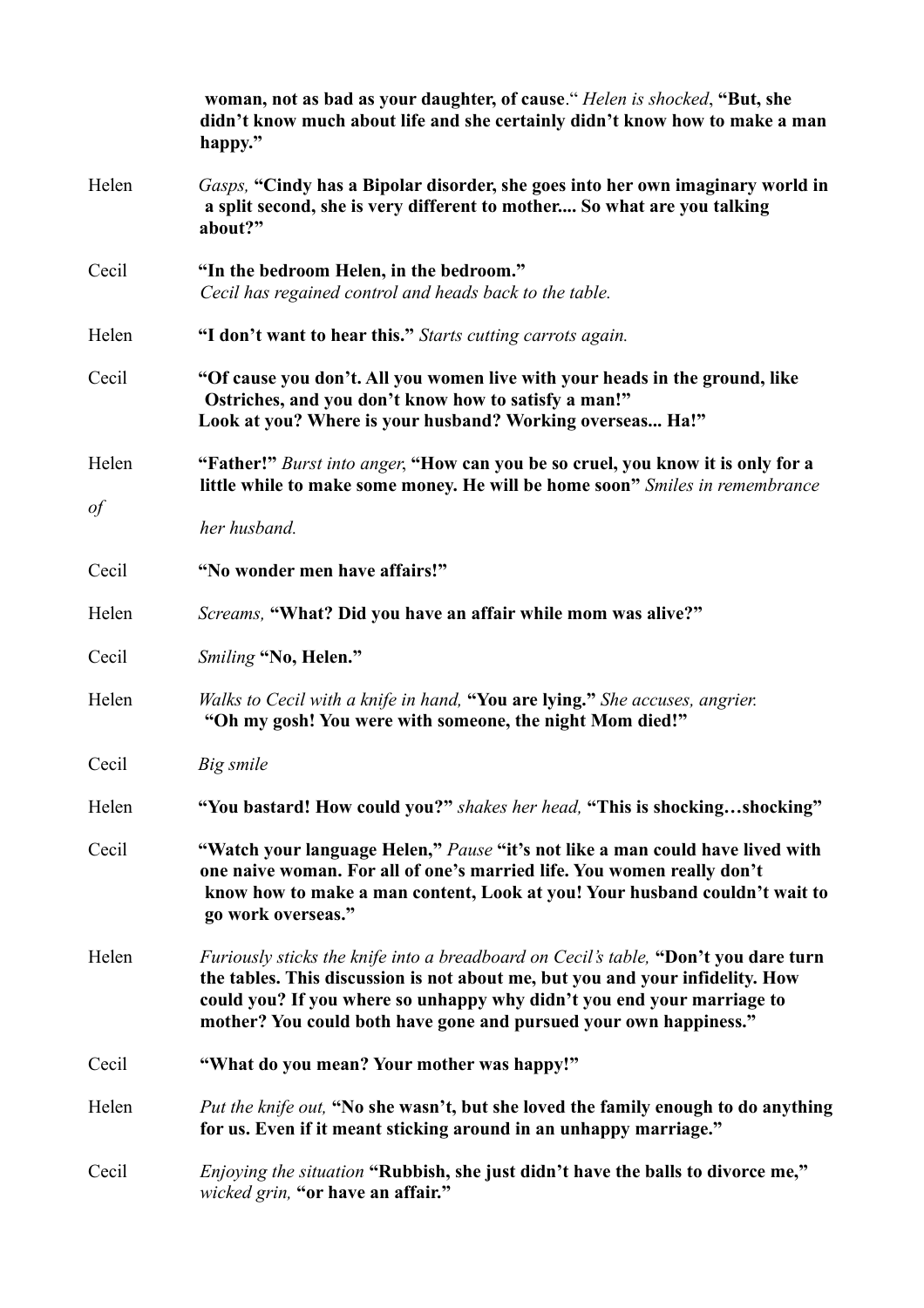| Helen     | "Remember she had morals - unlike you. Why oh why, didn't you just divorce<br>her?" almost in tears.                                                                                                                                                                                                                                                                                                                                                                                                          |
|-----------|---------------------------------------------------------------------------------------------------------------------------------------------------------------------------------------------------------------------------------------------------------------------------------------------------------------------------------------------------------------------------------------------------------------------------------------------------------------------------------------------------------------|
| Cecil     | "I couldn't."                                                                                                                                                                                                                                                                                                                                                                                                                                                                                                 |
| Helen     | "Why?"                                                                                                                                                                                                                                                                                                                                                                                                                                                                                                        |
| Cecil     | "Socially it wouldn't have been the right thing to do, with my job"                                                                                                                                                                                                                                                                                                                                                                                                                                           |
| Helen     | "Your job Your job? You wouldn't have had "the Job" in the first place if it<br>hadn't been for Mother's family connections. You couldn't live without the<br>social limelight and Mother's family name. We have lived in modern days for a<br>long time father, where divorce is acceptable" Helen walks back to counter to<br>chop carrots, "What you should have done, is discussed it with mother, so that<br>both of you could have gone your own separate ways, rather than live unhappily<br>together. |
| Cecil     | "That job paid for your education dear, and your mother wasn't unhappy! If I<br>had left her she would have been lost, as she had no experience in the work<br>environment."                                                                                                                                                                                                                                                                                                                                  |
| Helen     | Stop chopping, "Yes! That's because you made sure she became a housewife after<br>you married her. You didn't let her work, or start her career after she<br>qualified."                                                                                                                                                                                                                                                                                                                                      |
| Cecil     | "It was unheard of in those days, to let your wife work. Socially I would have<br>been an outcast. Men worked and provided for their families and the wives<br>stayed home and looked after the children."                                                                                                                                                                                                                                                                                                    |
| Helen     | "Pregnant and stripped of dignity in the kitchen. UM!! How selfish!<br>And then on top of everything you went and had an affair." Shakes her head in<br>disgust.                                                                                                                                                                                                                                                                                                                                              |
| Cecil     | smiles wickedly                                                                                                                                                                                                                                                                                                                                                                                                                                                                                               |
| Helen     | "What!! You had more than 1 affair? How could you do that to mother. She was<br>a softhearted, loving person, unselfish enough to give up everything for you and<br>the family."                                                                                                                                                                                                                                                                                                                              |
| Mrs. Gill | "Hello, anyone home?" Shout from behind the curtains.                                                                                                                                                                                                                                                                                                                                                                                                                                                         |
| Helen     | "Oh, no!"                                                                                                                                                                                                                                                                                                                                                                                                                                                                                                     |
| Cecil     | "Bollockswhat does she want? You'd better behave and not say a word."                                                                                                                                                                                                                                                                                                                                                                                                                                         |
| Helen     | "Why, because she's the town gossiper?" Pause, "And watch your language or I<br>might just tell her about your"                                                                                                                                                                                                                                                                                                                                                                                               |
|           |                                                                                                                                                                                                                                                                                                                                                                                                                                                                                                               |

*In bursts Mrs. Gill carrying a basket full of fruit from the market talking over the top of Helen.*

Mrs. Gill **"There you all are, hum…. something smells nice"** *Sitting in the nearest chair;*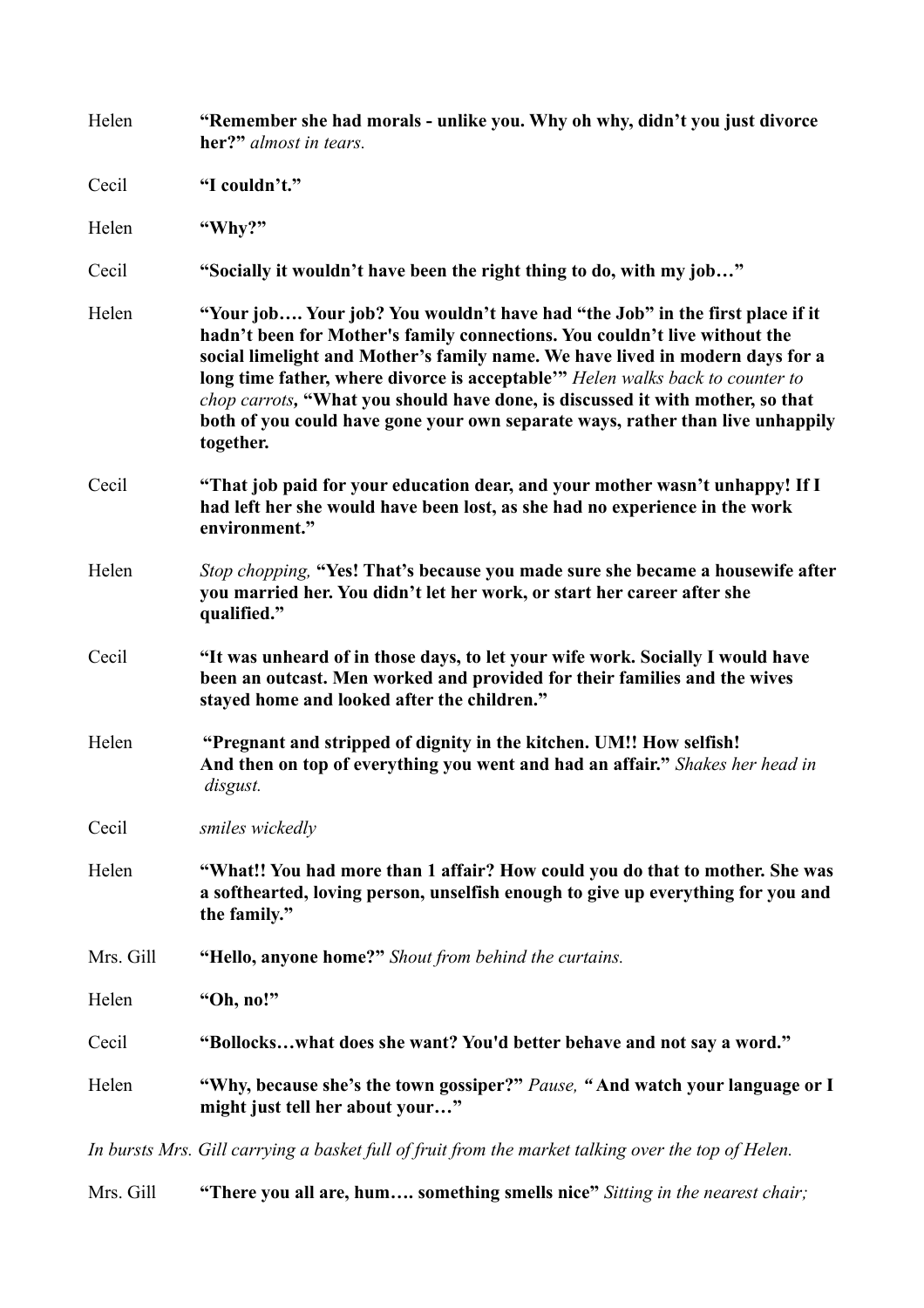*taking her shawl off and putting down her basket.*

#### Cecil **"I hope it's my lunch"**

*Cecil turns his back to both Mrs. Gill and Helen. Helen turns her back on Cecil*

- Mrs. Gill **"Is something wrong?"***Pause,* **"I have just walked all the way from the West side of town."** *Takes a deep breath.* **"How are you, love?"** *Nodes at Cecil*, **"Cecil."**
- *Cecil Grunts*
- Helen *Helen is staring at Cecil in disgust when she says:* **"Make yourself comfortable, Mrs. …"** *stops when she realizes that Mrs. Gill has taken over and is already sitting down.* **"Can I pour you a cup of tea, or would you like something stronger?"**
- Mrs. Gill **"Tea please, love."** *She is puzzled.*
- Helen *Helen pours the tea from the teapot;* **"I need a drink!"** *goes to pour a drink.*
- Mrs. Gill **"Why love, what's wrong?"**
- Cecil *interrupting* **"Nothing she is just P…. um P… that monthly thing. Is my lunch nearly ready? Pour me a drink."**

*Helen sneers at Cecil ignoring him and goes to give the tea to Mrs. Gill.*

Helen **"So, what's new in town?"**

Mrs. Gill **"The town has grown and grown. When my poor Albert was alive, he uses to drive me every where, but now…"** *Sniffs*

*Gives Mrs. Gill her cup of tea and Helen has a drink in her hand.*

Helen **"There, there! Have your tea. It will make you feel much better."**

*Cecil walks up to the counter to pour himself a drink.*

Mrs. Gill *Recovering miraculously quickly,* **"Well I was speaking to the butcher… I got some nice steak from him at a low price. You must go see him next time you need meat…"**

Helen **"Yes Mrs. Gill…"** *Helen sits down*

Mrs. Gill **"Are you okay, love? Hm…. Where was I?"**

Cecil *Cecil heads back to his table saying* **"By the Butcher."** *& starts reading the newspaper again.*

#### Mrs. Gill **"Oh yes, do you know the Johnsons? They live in the West end."**

*Cecil jerks up from his newspaper and then hides behind it again.*